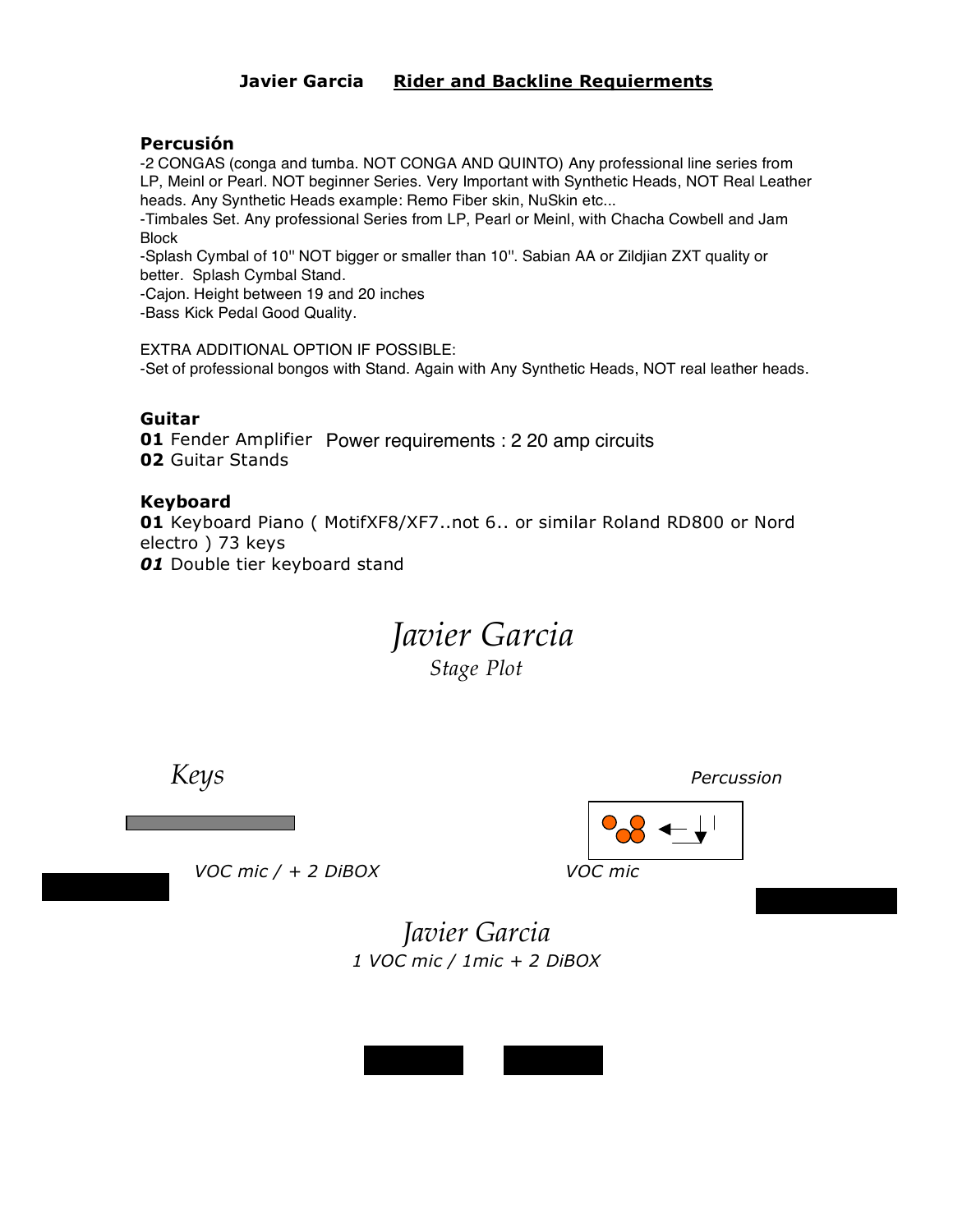# Javier Garcia **Input list**

| CH               | <b>INSTRUMENT</b>         | <b>MICS</b>                                | <b>Comp/Gate</b> | <b>Stand</b>      |
|------------------|---------------------------|--------------------------------------------|------------------|-------------------|
| 1                | conga 1                   | Beta 98D/S, SM57                           |                  | Clip on           |
| $\overline{2}$   | conga 2                   | Beta 98D/S, SM57                           |                  | Clip on           |
| 3                | Bongo                     | <b>SM57</b>                                | Gate/Comp        | LP Claw           |
| 4                | Timbal                    | <b>SM57</b>                                |                  | <b>Short Boom</b> |
| 6                | Perc Toys                 | <b>SM81</b>                                |                  | Boom              |
| 7/8              | Piano                     | DI/mic                                     |                  |                   |
| 9                | Guitar 1 mic              | <b>SM 57</b>                               |                  | Boom              |
| 10               | Key Vox                   | Beta 58, SM 58                             |                  | Boom              |
| 11               | Perc Vox                  | Beta 58, SM 58                             |                  | Boom              |
| 12               | Lead Vox                  | Beta 58, SM 58<br>Wir. U.                  | compressor       | Boom              |
| 13/14            | Computer DI               | <b>DI STEREO</b>                           |                  |                   |
| 15               | <b>FX Return</b>          | ST-1 - Yamaha<br>SPX-990-2/<br>TMC1/TC2001 |                  |                   |
| 16               | <b>FX Return</b>          | ST-2 - Yamaha<br>SPX-990-2/<br>TMC1/TC2002 |                  |                   |
| 17               | <b>Monitor</b><br>World   |                                            |                  |                   |
| $Mix_1$          | Perc & Vox                | 02 Floor Wedges                            |                  |                   |
| Mix <sub>2</sub> | Key & Vox                 | 02 Floor wedges                            |                  |                   |
| Mix <sub>3</sub> | <b>Lead Vox &amp; Gtr</b> | 02 Floor Wedges                            |                  |                   |

--------------------------------------------------------------------------------------

# **Hospitality**:

Security personel are required for the green room area

Buyer shal provide one exclusive dressing room (clean) for Javier Garcia and his band, this dressing room should have space for 7 people and should have a